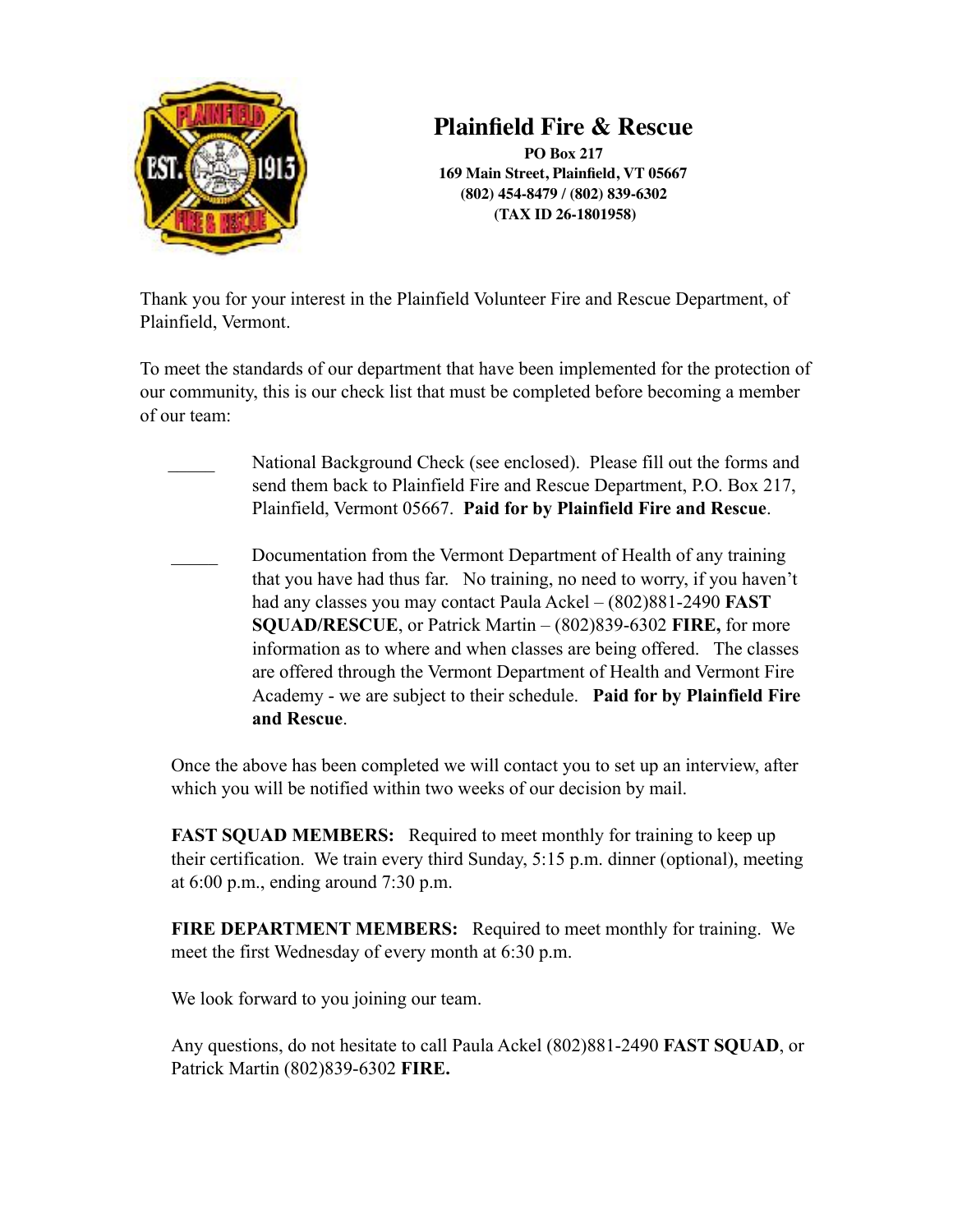## **PLAINFIELD FIRE & RESCUE MEMBERSHIP APPLICATION**

Application Date:

### **PERSONAL INFORMATION**

| NAME: Last                                          | First                                      | Middle |                   | <b>DATE OF BIRTH</b>     |                           |                      | SOCIAL SECURITY NUMBER |
|-----------------------------------------------------|--------------------------------------------|--------|-------------------|--------------------------|---------------------------|----------------------|------------------------|
| <b>ADDRESS:</b>                                     |                                            |        | <b>TOWN</b>       |                          | <b>STATE</b>              |                      | <b>ZIP</b>             |
| FORMER ADDRESS (if applicable within last 5 years): |                                            |        |                   |                          |                           |                      |                        |
| <b>HOME PHONE:</b>                                  | <b>WORK PHONE</b>                          |        | <b>CELL PHONE</b> |                          |                           | <b>EMAIL ADDRESS</b> |                        |
| US CITIZEN?                                         | MAIDEN NAME OR FORMER NAME (if applicable) |        |                   |                          |                           |                      |                        |
| <b>MARITAL STATUS</b>                               | <b>EMERGENCY CONTACT</b>                   |        |                   |                          | CONTACT'S RELATION TO YOU |                      |                        |
| CONTACT'S PHONE NUMBER(S)                           |                                            |        |                   | <b>CONTACT'S ADDRESS</b> |                           |                      |                        |

#### **MEDICAL INFORMATION**

| <b>HEIGHT</b> | <b>WEIGHT</b> | <b>BLOOD TYPE</b> | <b>ALLERGIES</b>                                                                                                                          |
|---------------|---------------|-------------------|-------------------------------------------------------------------------------------------------------------------------------------------|
|               |               |                   | List any medications you are taking or medical conditions you may have that could interfere with your duties on Plainfield Fire & Rescue: |

### **FIRST RESPONDER EXPERIENCE**

| List relevant work, military or first-responder experience, including firefighting, EMT, administration, certification levels and active status: |      |                                     |                       |  |  |  |
|--------------------------------------------------------------------------------------------------------------------------------------------------|------|-------------------------------------|-----------------------|--|--|--|
| Type of Certification or Experience                                                                                                              | Date | Department Location or Jurisdiction | <b>Current Status</b> |  |  |  |
|                                                                                                                                                  |      |                                     |                       |  |  |  |
|                                                                                                                                                  |      |                                     |                       |  |  |  |
|                                                                                                                                                  |      |                                     |                       |  |  |  |

### **DRIVING RECORD**

| <b>VERMONT DRIVER'S LICENSE NUMBER</b>                                                                                          | <b>OTHER CERTIFICATIONS</b> |          | <b>CURRENT POINTS</b><br><b>AGAINST YOUR LICENSE:</b> |
|---------------------------------------------------------------------------------------------------------------------------------|-----------------------------|----------|-------------------------------------------------------|
| List any driving infractions, charges or convictions you've had in the last 10 years, including accidents, DUI, DLS, C&S, etc.: |                             |          |                                                       |
| Infraction Type                                                                                                                 | Date                        | Location |                                                       |
|                                                                                                                                 |                             |          |                                                       |
|                                                                                                                                 |                             |          |                                                       |
|                                                                                                                                 |                             |          |                                                       |

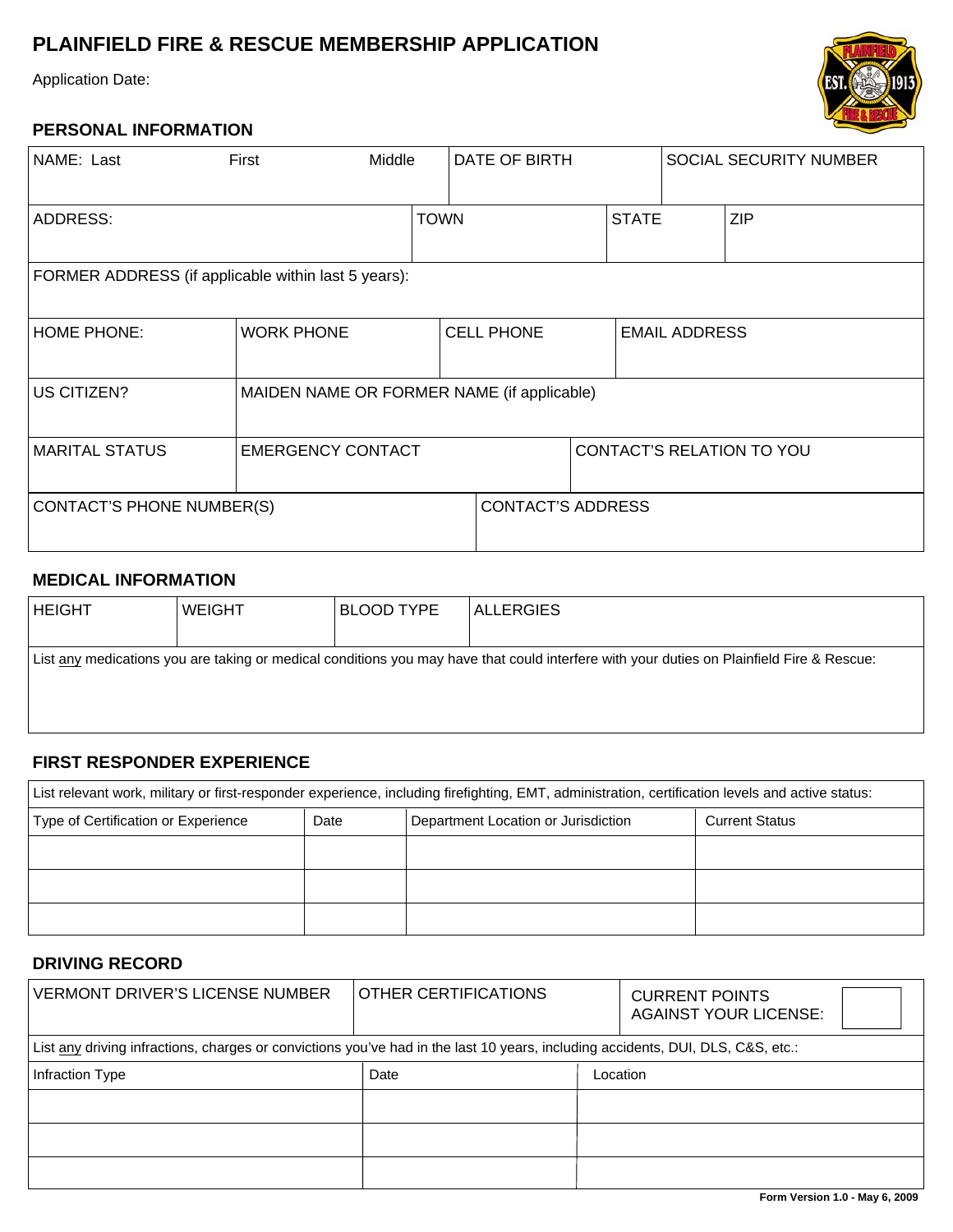### **PLAINFIELD FIRE & RESCUE MEMBERSHIP APPLICATION** Page 2

#### **LAW ENFORCEMENT INFORMATION**

| List any probation, misdemeanor or felony charges or convictions or imprisonment you've had.     |      |          |  |                        |  |  |  |
|--------------------------------------------------------------------------------------------------|------|----------|--|------------------------|--|--|--|
| Type                                                                                             | Date | Location |  | Details and Resolution |  |  |  |
|                                                                                                  |      |          |  |                        |  |  |  |
|                                                                                                  |      |          |  |                        |  |  |  |
|                                                                                                  |      |          |  |                        |  |  |  |
|                                                                                                  |      |          |  |                        |  |  |  |
|                                                                                                  |      |          |  |                        |  |  |  |
| I certify that I have never been convicted of a felony or arson or related crime:  <br>Initials: |      |          |  |                        |  |  |  |

| Do you owe back taxes, child support or alimony? Yes: $\Box$ No: $\Box$ If you answered yes, provide details below: |  |  |
|---------------------------------------------------------------------------------------------------------------------|--|--|
|---------------------------------------------------------------------------------------------------------------------|--|--|

#### **PERSONAL REFERENCES**

| List two people (not family members) willing to comment on your qualifications to serve on Plainfield Fire & Rescue |                              |                 |  |  |  |
|---------------------------------------------------------------------------------------------------------------------|------------------------------|-----------------|--|--|--|
| Name                                                                                                                | <b>Phone Number or Email</b> | Relation to You |  |  |  |
|                                                                                                                     |                              |                 |  |  |  |
|                                                                                                                     |                              |                 |  |  |  |
|                                                                                                                     |                              |                 |  |  |  |

In signing the application I certify that all the above information is true. I also give Plainfield Fire & Rescue authorization to perform personal, professional and criminal background checks and to contact the references I have listed above.

Signature: Date: Date: Date: Date: Date: Date: Date: Date: Date: Date: Date: Date: Date: Date: Date: Date: Date: Date: Date: Date: Date: Date: Date: Date: Date: Date: Date: Date: Date: Date: Date: Date: Date: Date: Date: D

# FOR DEPARTMENT USE ONLY - PLEASE DO NOT WRITE IN THE SPACE BELOW

| <b>BACKGROUND CHECK NOTES:</b> | Criminal $\vert \vert$<br>DMV  <br>Personal |
|--------------------------------|---------------------------------------------|
|                                |                                             |
|                                |                                             |
| <b>DECISION:</b>               | Approved<br><b>Denied</b><br>Date:          |
|                                |                                             |
|                                |                                             |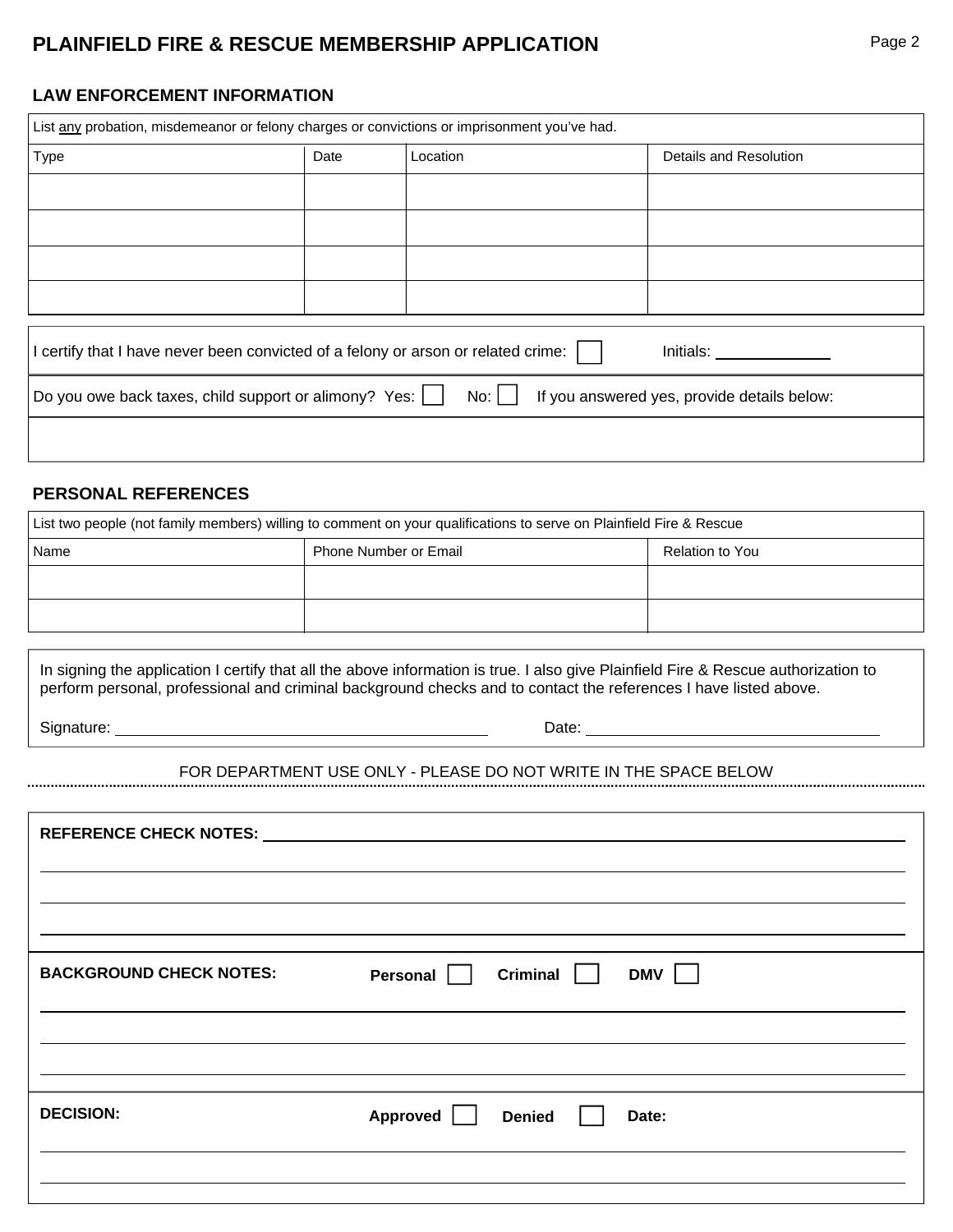

## **Plainfield Fire & Rescue**

**PO Box 217 169 Main Street, Plainfield, VT 05667 (802) 454-8479 / (802) 839-6302 (TAX ID 26-1801958)**

## **NCPA REQUEST FOR CRIMINAL RECORD CHECK**

| APPLICANT:                                                             |                         |                                                                                                                                                                                                                                                                            |  |
|------------------------------------------------------------------------|-------------------------|----------------------------------------------------------------------------------------------------------------------------------------------------------------------------------------------------------------------------------------------------------------------------|--|
| LAST NAME FIRST NAMEMIDDLE NAME                                        |                         |                                                                                                                                                                                                                                                                            |  |
|                                                                        |                         |                                                                                                                                                                                                                                                                            |  |
|                                                                        |                         |                                                                                                                                                                                                                                                                            |  |
| GENDER: ________ RACE: _______ DATE OF BIRTH: ___________              |                         | MO/DAY/YEAR                                                                                                                                                                                                                                                                |  |
| SOCIAL SECURITY NUMBER: ________________                               |                         |                                                                                                                                                                                                                                                                            |  |
| PLACE OF BIRTH: CITY/TOWN STATE                                        |                         | <b>COUNTRY</b>                                                                                                                                                                                                                                                             |  |
| TELEPHONE NUMBER:                                                      | <b>AREA CODE/NUMBER</b> |                                                                                                                                                                                                                                                                            |  |
| where I have been employed or resided, and the FBI.                    |                         | I, _________________________, hereby acknowledge and agree to a check of any record<br>of criminal convictions per the National Child Protection Act, which may be maintained<br>by the Vermont Crime Information Center, the criminal record repositories or other states |  |
|                                                                        |                         | In addition to Vermont, I have resided or been employed in the following states:                                                                                                                                                                                           |  |
| I understand that the results of that check will be made available to: |                         | for use in reviewing my suitability for employment. I                                                                                                                                                                                                                      |  |
|                                                                        |                         | further understand that within 30 days of receiving the results of the record check, I have<br>the right to appeal the findings in writing to the Vermont Crime Information Center,                                                                                        |  |

Department of Public Safety, 45 State Drive, Waterbury, VT 05671-1300.

SIGNATURE OF APPLICANT: \_\_\_\_\_\_\_\_\_\_\_\_\_\_\_\_\_\_\_\_\_\_\_ DATE: \_\_\_\_\_\_\_\_\_\_\_\_\_